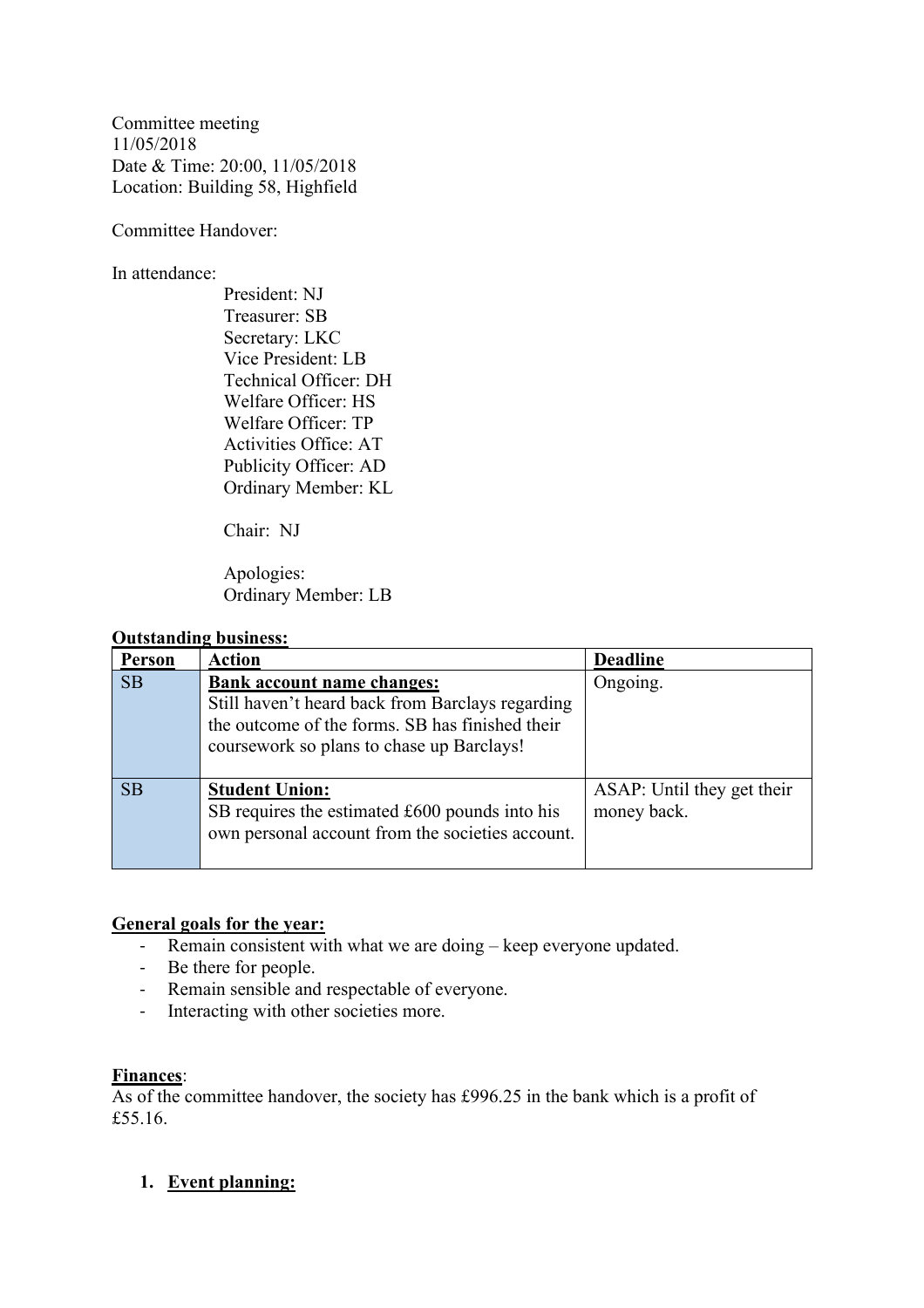NJ introduced a new format on event idea spreadsheet some of the subtitles included; important events for the LGBT+ community, other societies to try and collaborate with, talks (moving towards 'discussion groups'). Also discussed were events that we could do that did not include drinking an example of this being a board game night, film night. Also suggested where we could go otherwise outside of the Edge.

### 2. **Gauging interest:**

LB suggested that we introduce polls on where the society may wish to go because an issue that has been continuously been outlined that some socials/events do not garnish enough attendance. There was also a suggestion that this could also be utilised for other ideas such as event suggests.

## 3. **Events:**

Planning on doing two socials a week in the upcoming academic year – one of which is the normal lunches still alternating days of the week due to people schedules. For upcoming events see *upcoming planned events.*

## 4. **Create a new group:**

We have a high amount of people in the current LGBT group (600+ members) we think that we should create a new group as some members are now way out of University and inviting people to events are an issue – since we have over 250 members on the group not everyone gets invited if under 250 members everyone gets invited – which will make AT's job easier in the long run. Remembering that we maintain the secrecy.

### 5. **Sustainability meeting outcome:**

HS + TP wish to make it clear that there is a harassment tool on the SUSU website and wish to publicise that on the LGBT website as harassment and reporting harassment is an important issue for the LGBT+ community. Alongside this the forms for guest speaker's now need to be in 24 days before the event.

### 6. **Special Events at Edge:**

LB says that the Edge will have other special events at the Edge to see what they may have on outside of Wednesday evenings.

### 7. **Feedback**:

The addition of a feedback box. AD said this had previously been done in a previous committee however we believe it would be an interesting addition to the website for the upcoming academic year.

# 8. **Upcoming planned events:**

With exam period looming we plan on continuing the lunches will continue up until the end of term keeping in mind that exams end on the  $8<sup>th</sup>$  June.

| the end of term neeping in mind that end once on the $\sigma$ valle. |                                                                            |  |  |
|----------------------------------------------------------------------|----------------------------------------------------------------------------|--|--|
| $17th$ May                                                           | THE CROWN:                                                                 |  |  |
|                                                                      | We plan to go to the crown for a casual pub trip.                          |  |  |
| $27th$ May                                                           | PICNIC:                                                                    |  |  |
|                                                                      | Common (the bit near Bolderwood campus / Avenue has been suggested as      |  |  |
|                                                                      | 'Commonpeople festival' is on that weekend).                               |  |  |
|                                                                      | There is a backup plan of Sprinkles suggested if the weather is absolutely |  |  |
|                                                                      | diabolical.                                                                |  |  |
|                                                                      |                                                                            |  |  |